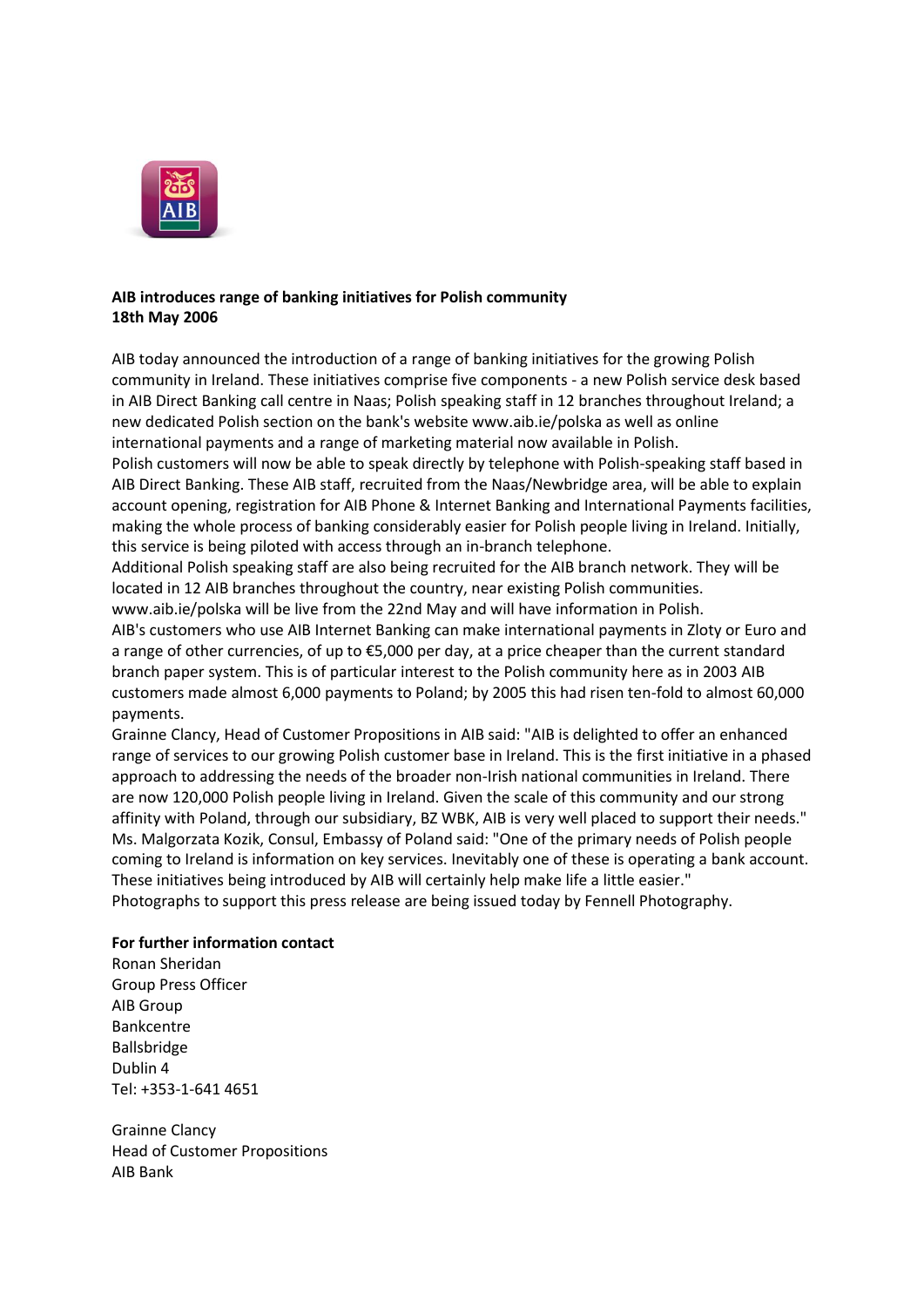# Bankcentre Ballsbridge Dublin 4 Tel: +353-1-641 3548 **Note to Editors**

Polish speaking staff will be located in the following AIB branches by 6th June 2006

| <b>Dublin</b>                                                                                | East/West                                      | South                                                                                    |
|----------------------------------------------------------------------------------------------|------------------------------------------------|------------------------------------------------------------------------------------------|
| Blanchardstown<br>Tallaght<br>Dame Street<br><b>Grafton Street</b><br>37/38 O?Connell Street | Eyre Square, Galway<br>New Ross<br><b>Naas</b> | 106 O?Connell Street, Limerick*<br>66 South Mall, Cork<br>Tralee<br>Patrick Street, Cork |

\*by 26th June 2006

The following marketing material will be available in Polish:

Welcome booklet - outlines AIB's range of products and services.

Summary leaflet - outlines what a customer needs to open a Bank Account, how to make

international payments and "a way to bank for free".

International payments leaflet

Supporting laminate - a fully translated personal account application form. It will be given to customers who have difficulty understanding the English on the application forms www.aib.ie/polska

## **Completing an International Payment**

To complete an international payment you need

To be an AIB personal customer

Registered for AIB Phone & Internet Banking

Have an active Code Card (which can be easily ordered online)

Have the correct receiver details e.g. Bank Identifier Code (BIC) and International Bank Account Number (IBAN).

## **Price**

International Payments on AIB Internet Banking attract lower prices than the current standard branch paper delivery.

| Payment type            | AIB Internet Banking | <b>AIB Paper Delivery</b> |
|-------------------------|----------------------|---------------------------|
| Paylink Euro - standard | €0.00                | €0.75                     |
| Paylink Euro - urgent   | €12.70               | €25.00                    |
| Paylink - standard      | €15.00               | €20.00                    |
| Paylink - urgent        | €22.50               | €32.00                    |

Normal account transaction fees apply and the receiving bank may apply a fee on receipt of funds. However, personal current customers who, each quarter, use AIB Phone/Internet banking and their AIB debit card for one transaction qualify for free transaction banking. Free transaction banking from AIB commences in the fee quarter starting 27th May 2006.

## **Some definitions**

**AIB Internet Banking** - a complete self-service banking facility - was introduced in 1997 and has grown rapidly. Last year it handled 25 million logons and seven million transactions. It offers customers speed, convenience and the ability to carry out a wide variety of self-service transactions. **Code Card** - form of 2nd factor authentication. It is a unique list of 100 code numbers to protect online transactions. It increases security for customers based on something the customer has (e.g.